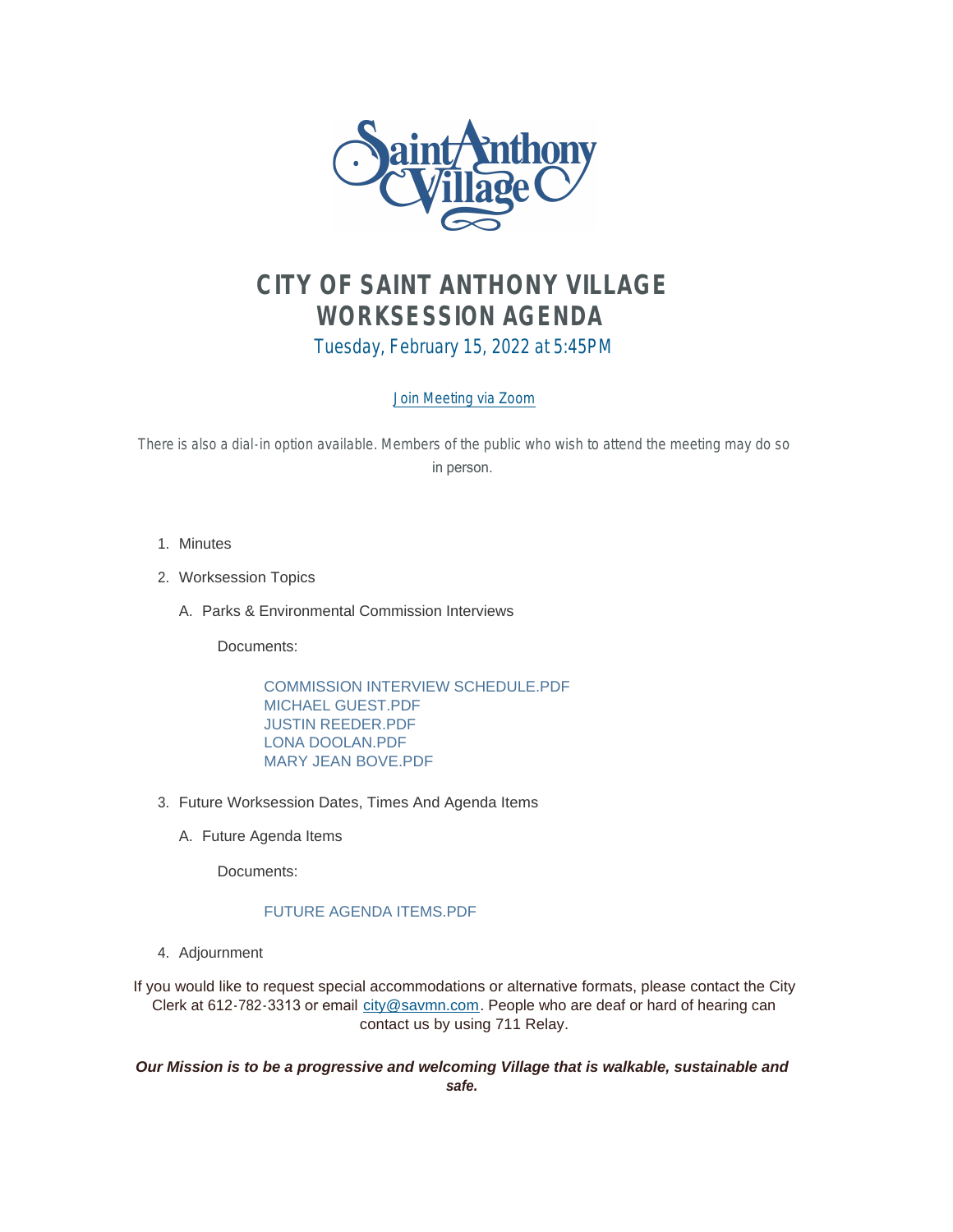# **Parks & Environmental Commission Interviews Tuesday, February 15, 2021**

| Parks & Environmental Commission (Select top candidate) |                      |  |  |  |
|---------------------------------------------------------|----------------------|--|--|--|
| 5:45 pm                                                 | <b>Michael Guest</b> |  |  |  |
| 6:00 pm                                                 | Justin Reeder        |  |  |  |
| $6:15$ pm                                               | Lona Doolan          |  |  |  |
| 6:30 pm                                                 | Mary Jean Bove       |  |  |  |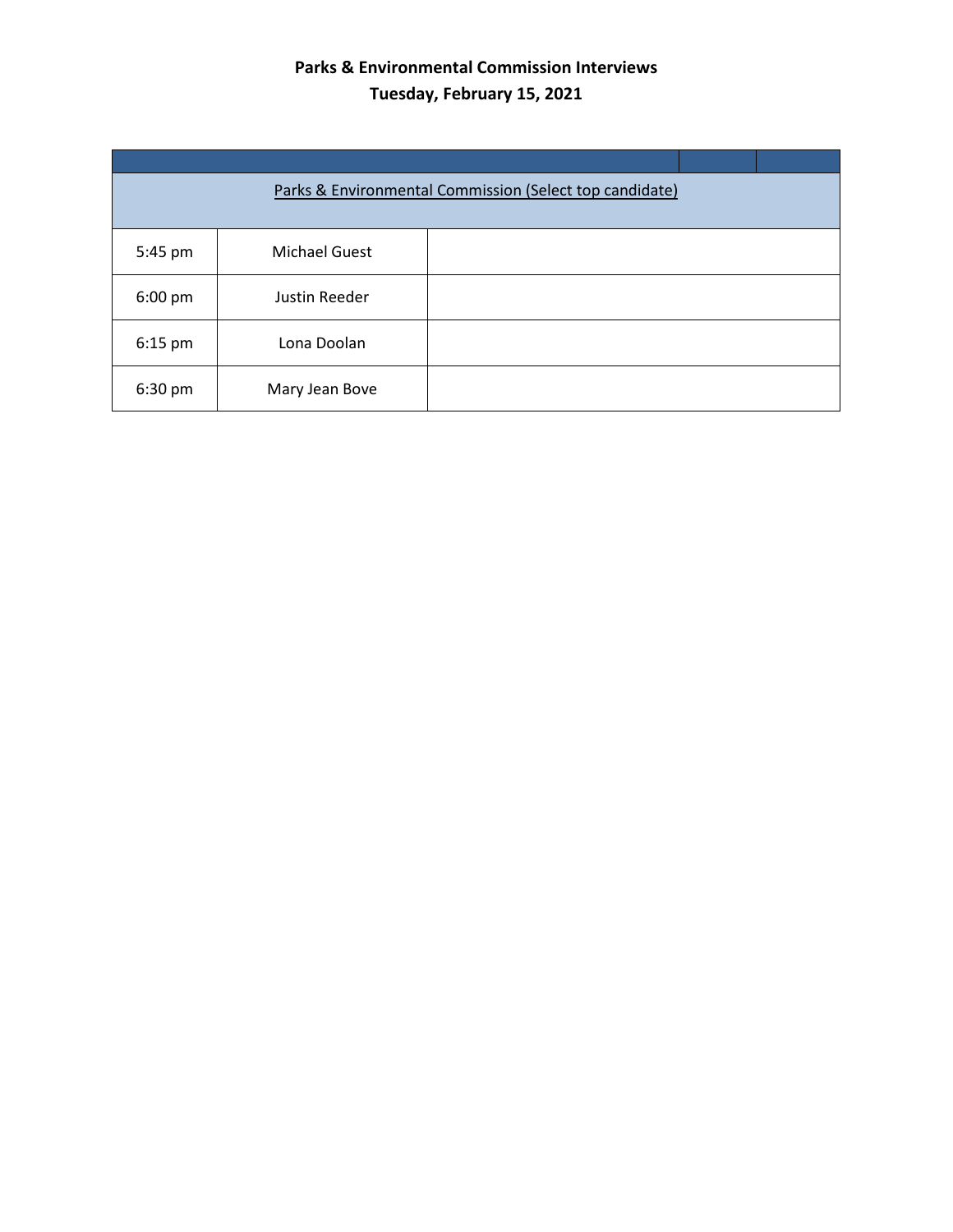# Process:

We open the applications to all residents. All applicants are being interviewed tonight. The chosen applicants will be appointed by the City Council. You will receive a phone call either way.

# Questions for the Parks Commission:

- 1. The Parks & Environmental Commission requires a commitment quarterly, typically the first Monday of the month, along with potential of various workshops and attendance at some Council meetings. Do you foresee any problems attending these meetings on a regular basis?
- 2. Please explain your interest in serving on the Commission.
- 3. What do you see is the fundamental role of the Commission?
- 4. What is the one thing that would make St. Anthony Village a better place to live?
- 5. Have you served on other boards or commissions? Please describe those experiences.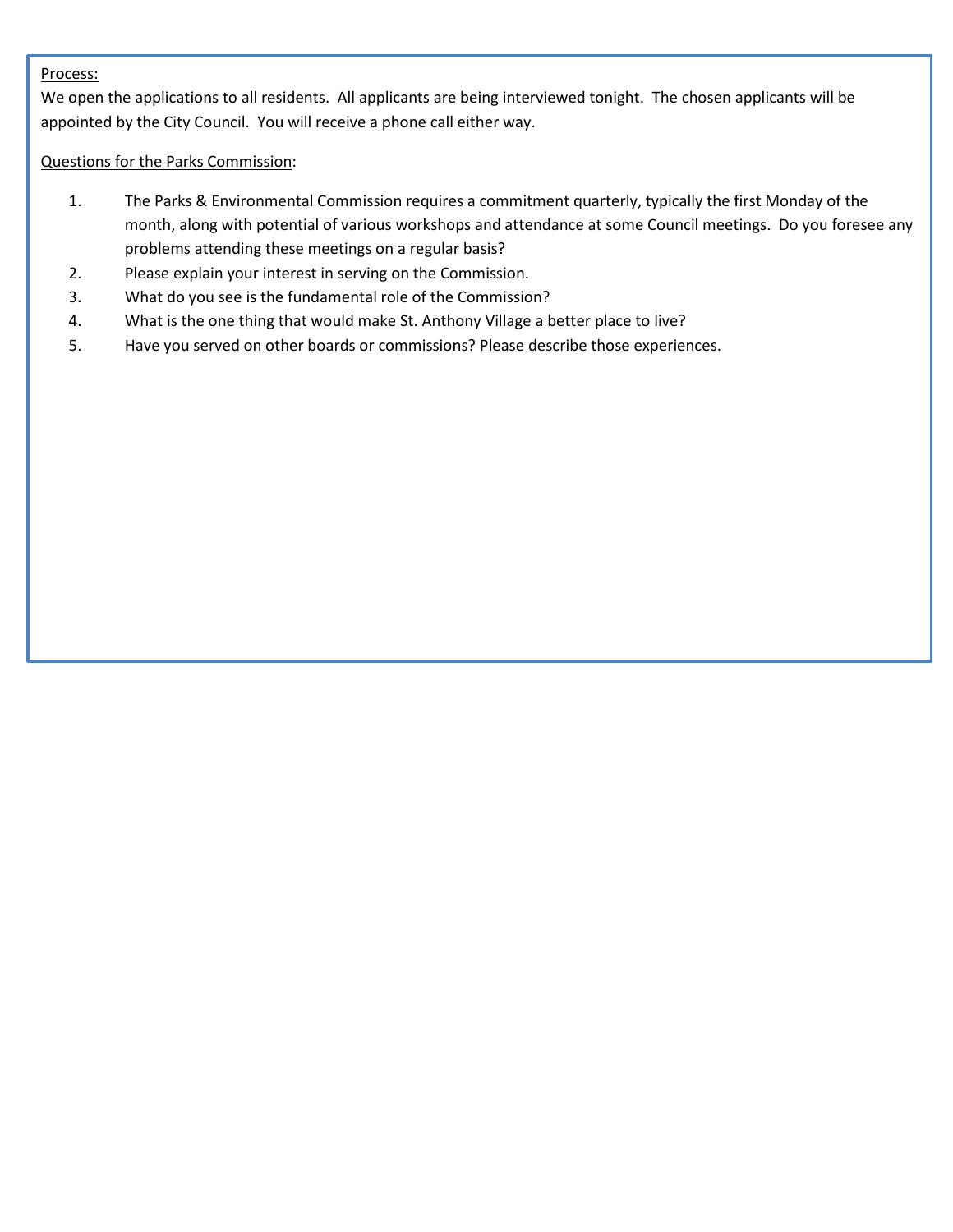# **Parks & Environmental Commission Application - Submission #3688**

# **Date Submitted: 12/30/2021**

# **All applicants are required to be a resident of St. Anthony Village. Date Received**

mm/dd/yyyy

## **Name\***

Michael S Guest

### **Home Address\* Zip Code\***

| 3626 Belden Dr Ne, St. Anthony Village, MN 55418 | 55418 |  |
|--------------------------------------------------|-------|--|
|                                                  |       |  |
|                                                  |       |  |

### **Phone Number\* Email Address\***

16125015378 msguest@gmail.com

# **Please select which commission you are applying for.\***

Parks & Environmental

### In order for the Mayor and Council members to have a better understanding of your background and interests, **please provide the following information.**

# **Why do you want to serve on a St. Anthony Village Commission?\***

I have served on the PEC for part of one term. I am interested in continuing to be part of the City team that assists in moving St. Anthony forward on issues related to parks and the environment. I have had a long-time passion for Parks as a place to relax, recreate, gain skills and build community. As our world is confronting the realities of Climate Change, I hope to continue SAV's impressive track-record in playing our part in address in this issue.

# **Please list your prior experience serving on a Board, Commission, etc.\***

- Camp Northern Lights Board Finance Committee & Building and Property Committee
- Hiawatha Light Rail Transit Community Advisory Committee
- Hale Page Diamond Lake Neighborhood Association Treasurer
- COACT (Citizens Organizing and Acting Together)
- Progressive Minnesota
- Citizens for Loring Park Neighborhood Association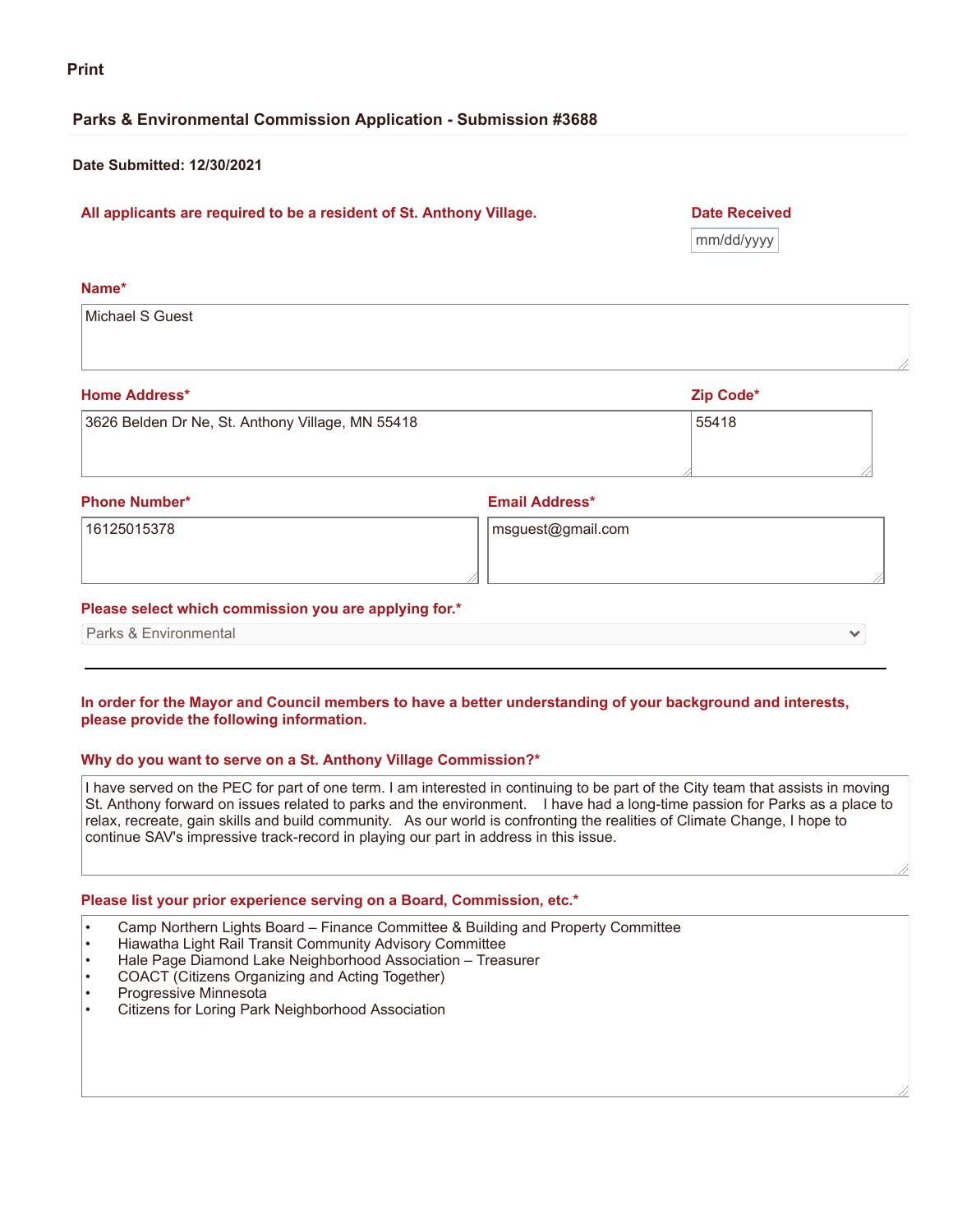# **Parks & Environmental Commission Application - Submission #3704**

# **Date Submitted: 1/10/2022**

# **All applicants are required to be a resident of St. Anthony Village. Date Received**

mm/dd/yyyy

| Name*                                                 |                       |              |
|-------------------------------------------------------|-----------------------|--------------|
| Justin Reeder                                         |                       |              |
|                                                       |                       |              |
| <b>Home Address*</b>                                  |                       | Zip Code*    |
| 2913 30th Avenue NE                                   |                       | 55418        |
|                                                       |                       |              |
| <b>Phone Number*</b>                                  | <b>Email Address*</b> |              |
|                                                       |                       |              |
| 9374742323                                            | jr172104@ohio.edu     |              |
| Please select which commission you are applying for.* |                       |              |
| Parks & Environmental                                 |                       | $\checkmark$ |
|                                                       |                       |              |

In order for the Mayor and Council members to have a better understanding of your background and interests, **please provide the following information.**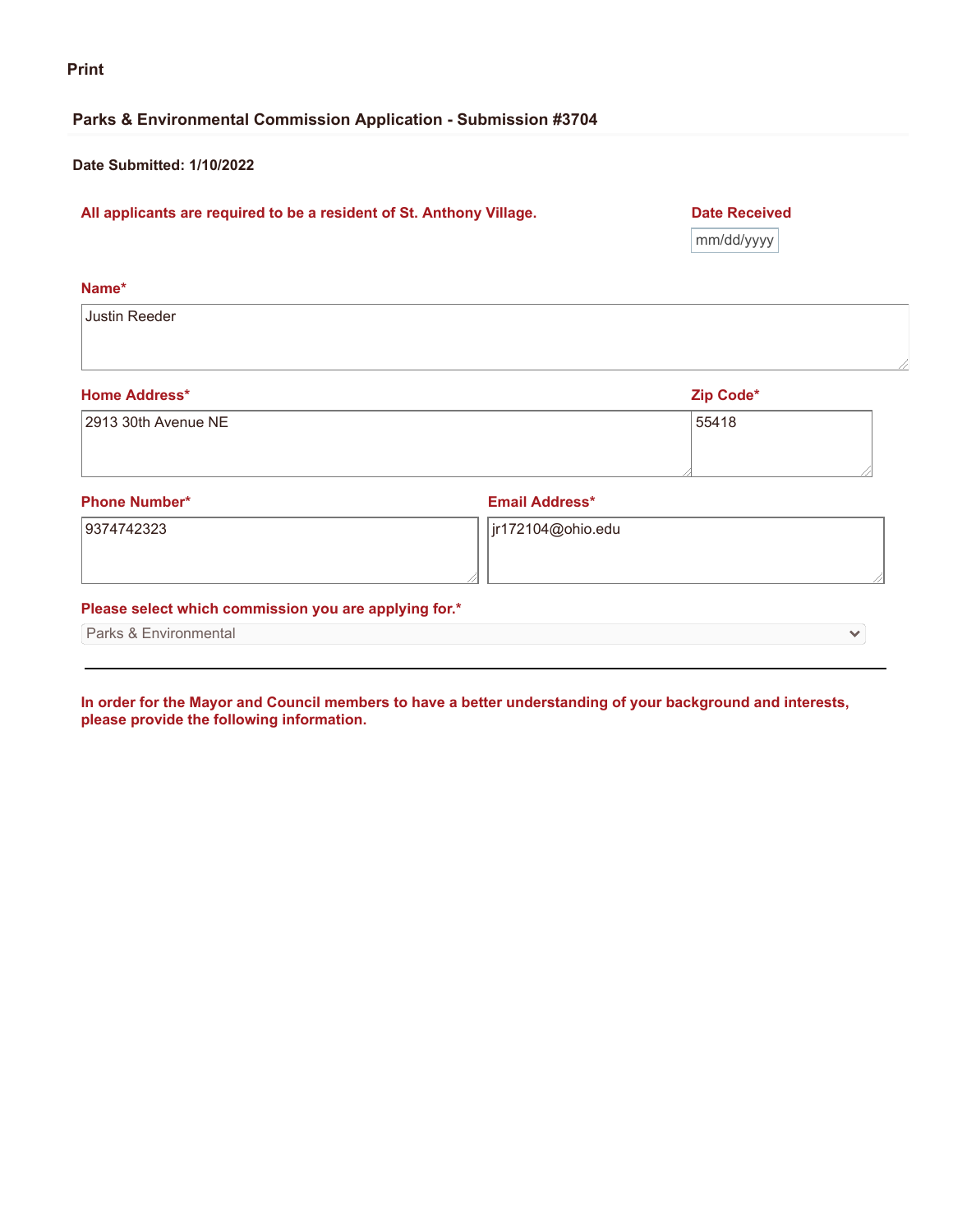### **Why do you want to serve on a St. Anthony Village Commission?\***

My wife and I recently moved to Saint Anthony Village and I have been looking for an opportunity to get more involved in the community. I feel like this is a great opportunity I'd like to pursue since parks and environmental work has always been a stable part of my life.

As a child, I always felt most at home at my local parks. I could be found exploring the trails and creeks or playing a pick-up game of basketball with friends. Additionally, the local parks in my hometown always provided affordable options for me to learn, grow, and spend time with children my own age. I truly feel the spaces, events, and classes held at my local parks helped me grow into the adult I am today. Now, I would like to pass on similar opportunities for today's youth.

Throughout college, I made it a mission to further spread the value of being in nature and living a more environmentally sustainable life. I worked for a Big Brother's Big Sister's camp called Camp Oty' Okwa for roughly 5 years. Most of our work was with children in Columbus; many of which had never spent a significant amount of time in nature. I led classes in botany, geology, astronomy, and survival skills in addition to leading overnight campouts. Teaching children and teenagers about the value and importance of our natural world was truly one of the most rewarding experiences of my life.

In addition to my personal experiences, I feel like many of my professional skills would be of great benefit to the commission. As a professional statistician with degrees in Psychology (BA and MS) and a BA in Mathematics, I can process complex or scientifically technical reports and information. Additionally, I have skills in teaching difficult concepts in accessible ways to others that may not have the same background as me. Overall, I pride myself in my emotional intelligence, my ability to work with others to create detailed plans, and then find actionable steps to help more projects forward.

If selected, I will approach being on the committee as a chance to learn and grow from those more experienced while doing my best to contribute a more sustainable future. I feel one of the best ways to build this future is get more people outdoors in a way that interests them. For example, hold an outdoor concert for the music lovers, an art class for the creative, or simply a meditative walk for those seeking a little more peace in their life. I feel like Silver Lake Park does an excellent job at providing these kinds of events. However, there's always a chance to do even more. I look forward to an opportunity to develop further ideas and resources to benefit the Saint Anthony community while building habits towards a better future. Thank you for your time and best of luck in your search!

### **Please list your prior experience serving on a Board, Commission, etc.\***

In college, I worked as the philanthropy chair for the educational fraternity Kappa Delta Pi. However, this would be my first governmental experience on a board/commission.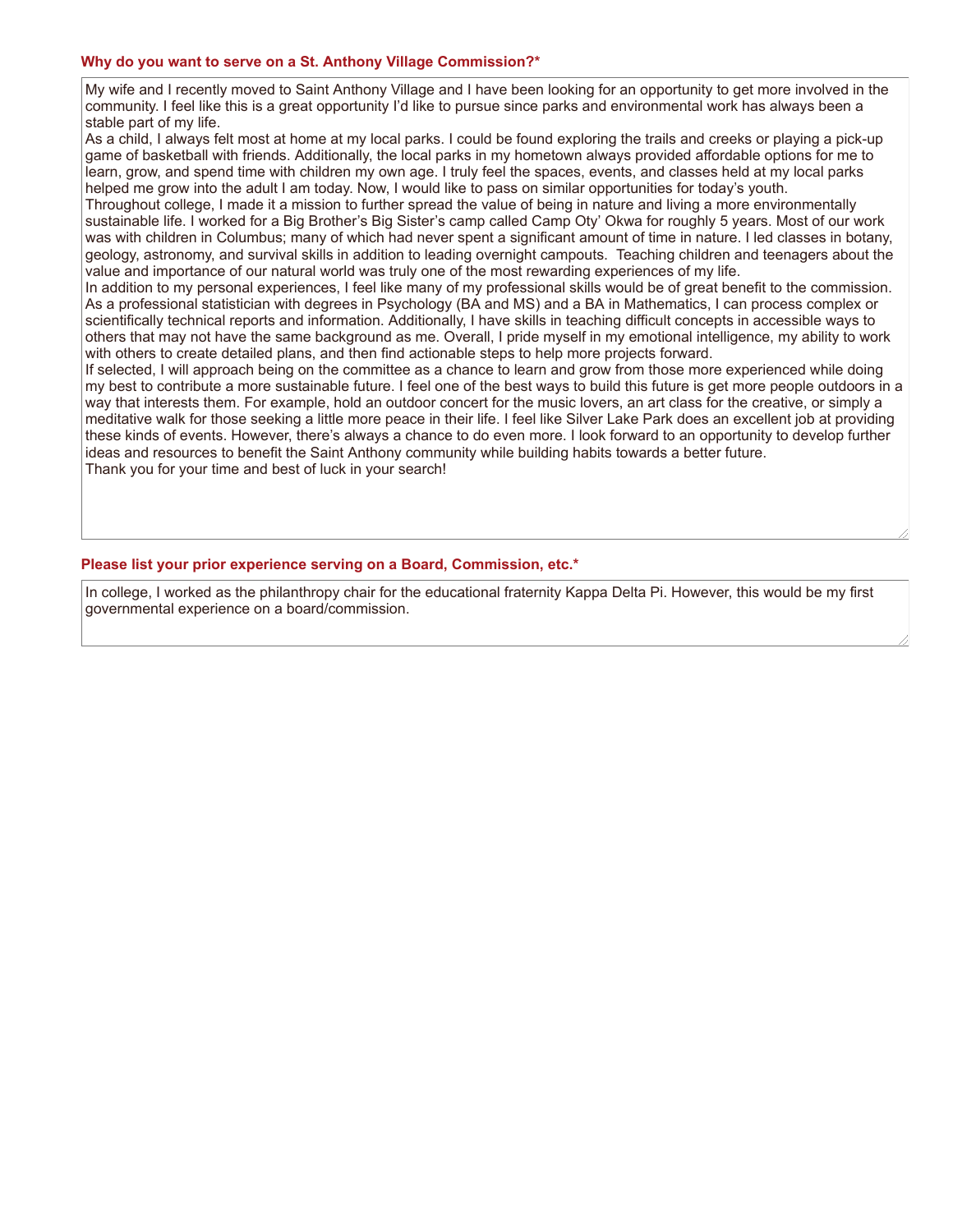# **Parks & Environmental Commission Application - Submission #3739**

### **Date Submitted: 1/28/2022**

# **All applicants are required to be a resident of St. Anthony Village. Date Received**

mm/dd/yyyy

| Name*                                                 |                       |           |  |
|-------------------------------------------------------|-----------------------|-----------|--|
| Lona Doolan                                           |                       |           |  |
| <b>Home Address*</b>                                  |                       | Zip Code* |  |
| 3511 Harding St. NE                                   |                       | 55418     |  |
| <b>Phone Number*</b>                                  | <b>Email Address*</b> |           |  |
| 612-850-8184                                          | mill0682@umn.edu      |           |  |
| Please select which commission you are applying for.* |                       |           |  |
| Parks & Environmental                                 |                       |           |  |

### In order for the Mayor and Council members to have a better understanding of your background and interests, **please provide the following information.**

### **Why do you want to serve on a St. Anthony Village Commission?\***

I think there is more that we can do as a city to encourage our residents to get outdoors and use our parks and public spaces to improve their health and mental wellbeing. We have also heard several requests from residents to transition some of our public spaces to better meet the needs and interests of our residents; a dog park, pickleball courts, and expanding pollinator plantings. I would like to be part of the team to evaluate and recommend changes that will meet the needs of all St. Anthony residents.

I am also interested in helping city leaders look at the Environmental Goals listed in our Comp Plan and help identify transition steps that will help us meet our objectives. I would like to see our commissioners better partner with staff to reach out to community members about steps they can take to transition to more sustainable living; alternative landscaping to reduce water use, improve recycling, expand composting to multi-family housing, and choosing lower waste packaging to reduce the overall amount of waste St. Anthony sends to the landfill/incinerator.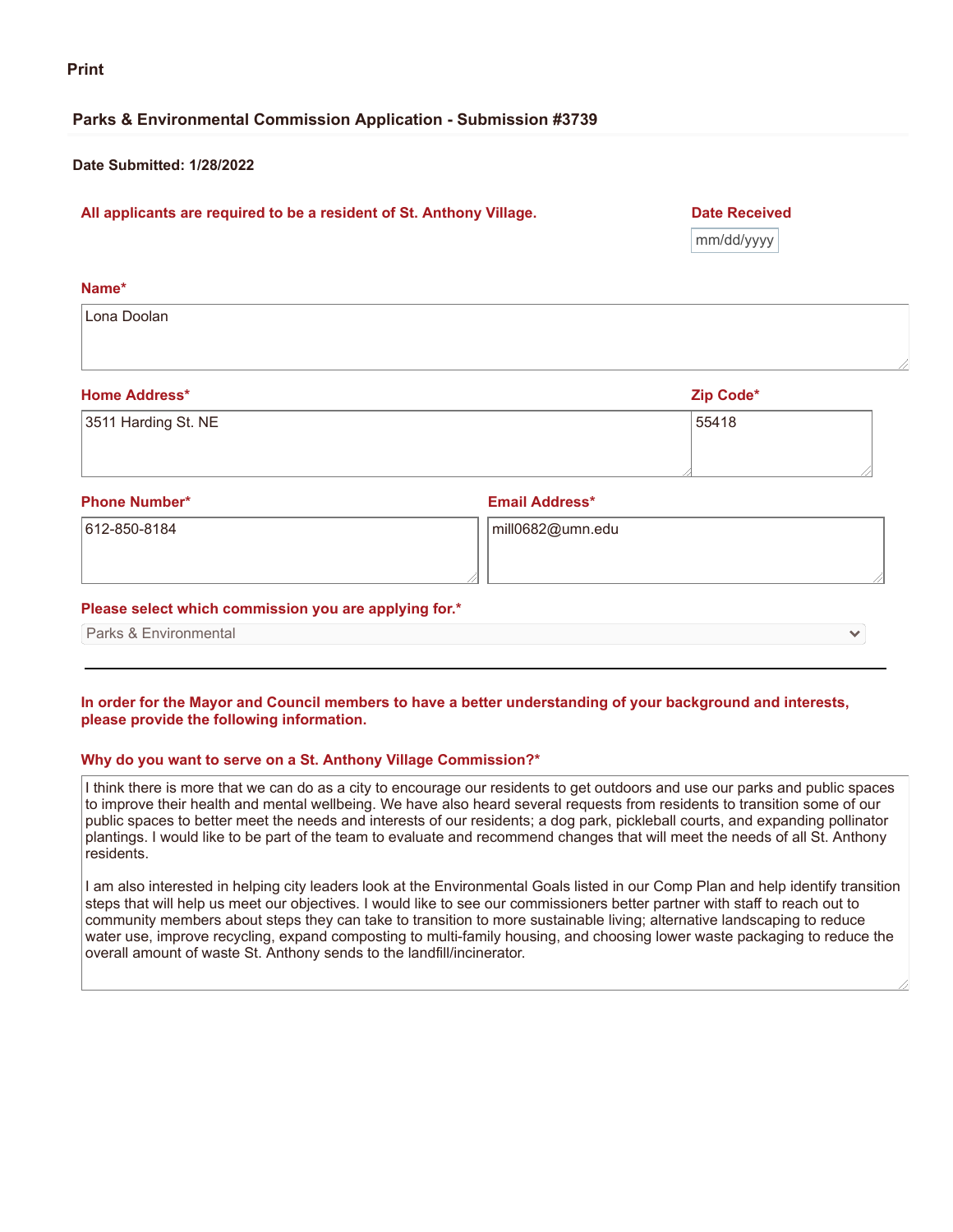### **Please list your prior experience serving on a Board, Commission, etc.\***

In my professional career, I worked as a business analyst, creating cost benefit analysis reports to assist in decision making. I developed a decision-making process and selection criteria used to evaluate and prioritize a \$30M annual technology portfolio.

As a volunteer, I served as the leader of band boosters for four years and developed selection criteria and a decision-making process for awarding an annual music scholarship. I served on Independent School District 282 Wellness committee for five years, working with administrators, teachers, and parents to establish wellness policies and help secure grants. I represent St. Anthony on the MWMO Citizens Advisory Committee where I evaluate clean water grant proposals, make recommendations on which initiatives to invest in, and assist with outreach activities.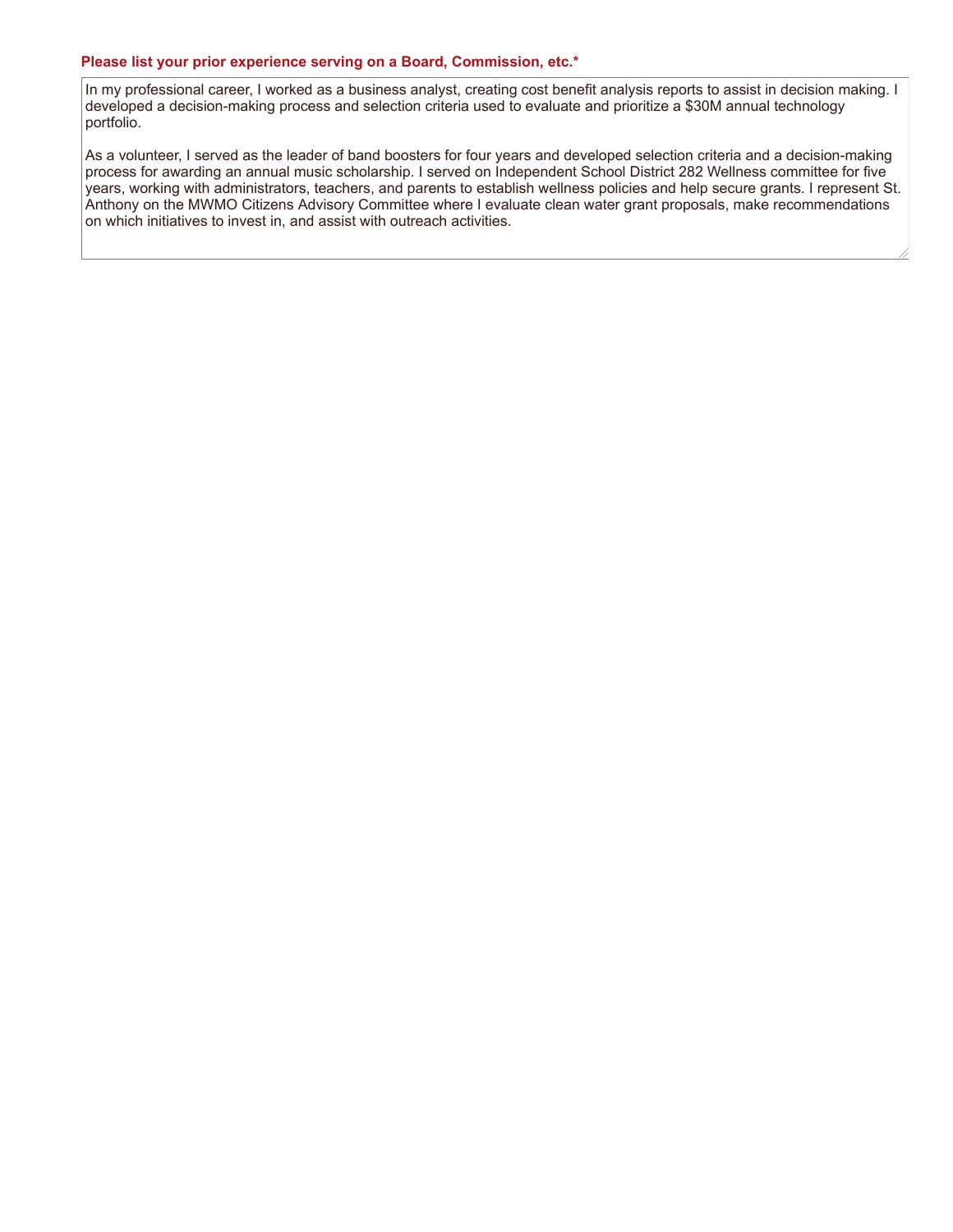# **Parks & Environmental Commission Application - Submission #3749**

### **Date Submitted: 1/30/2022**

# **All applicants are required to be a resident of St. Anthony Village. Date Received**

mm/dd/yyyy

**Name\***

Mary Jean Bove

| <b>Home Address*</b>     | Zip Code* |
|--------------------------|-----------|
| 2912 Roosevelt Street NE | 55418     |
|                          |           |

**Phone Number\* Email Address\***

612-229-0630 mjbove@dwellne.com

### **Please select which commission you are applying for.\***

Parks & Environmental

### In order for the Mayor and Council members to have a better understanding of your background and interests, **please provide the following information.**

### **Why do you want to serve on a St. Anthony Village Commission?\***

I recently just moved, with my family, to St. Anthony Village from Northeast Minneapolis. Our family looks forward to growing edible gardens in our "new" backyard, deploying our rain barrels to capture runoff and begin researching the possibility of egg laying hens. My children, now high schoolers, have been in the SAV school district since kindergarten.

It is important for me to be involved in the community I live in, meet my neighbors and invest in the future of the Village with best practices relating to public spaces and environmental policy/resources. I have a willingness to serve and a desire to contribute.

# **Please list your prior experience serving on a Board, Commission, etc.\***

Windom Park Citizens in Action (WPCiA) - Served on several community committees Hennepin County Medical Center (HCMC) - Building Connections Champion; building patient and family centered care Northeast Investment Co-op - Active committee member American Red Cross Disaster Action Team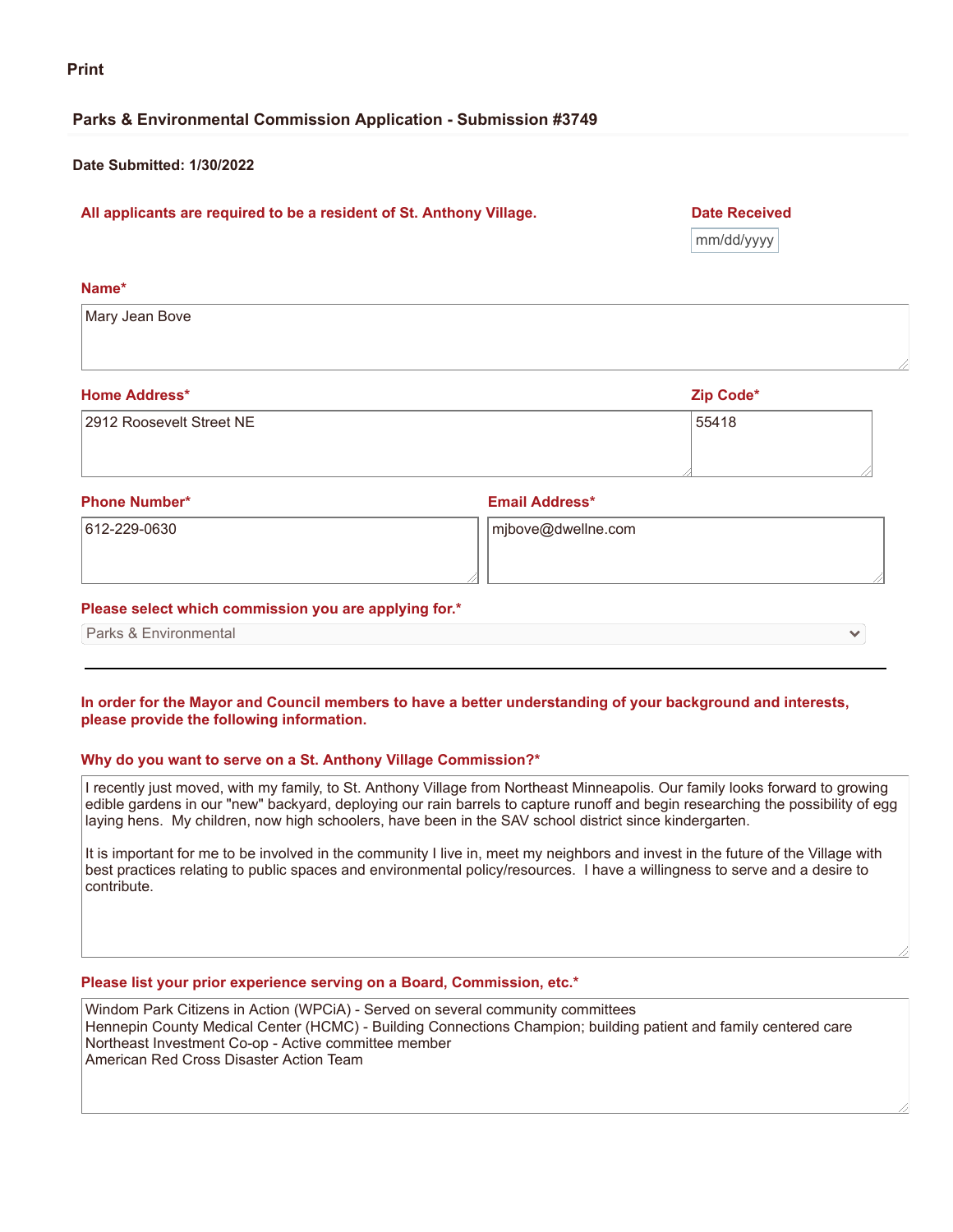| <b>FUTURE COUNCIL AGENDA ITEMS</b> |                 |                                                                                                                                                                                                                                            |                                                                                          |
|------------------------------------|-----------------|--------------------------------------------------------------------------------------------------------------------------------------------------------------------------------------------------------------------------------------------|------------------------------------------------------------------------------------------|
| Date                               | <b>Type</b>     |                                                                                                                                                                                                                                            | <b>Staff Present</b>                                                                     |
|                                    |                 | 2022                                                                                                                                                                                                                                       |                                                                                          |
| February 15                        | Work<br>Session | Parks & Environmental Commission Interviews                                                                                                                                                                                                | <b>City Council</b><br><b>City Manager</b>                                               |
| February 22                        | Work<br>Session | Council onboarding & core competencies                                                                                                                                                                                                     | City Council<br><b>City Manager</b>                                                      |
| February 22                        | Regular         | GreenCorp Member application-resolution<br>Adoption of Strategic Plan<br>Liquor Annual Report<br>MnDOT I-35 North Gateway Visioning Study<br>New LQ license                                                                                | City Council<br><b>City Manager</b><br>Liquor Op Manager<br><b>Public Works Director</b> |
| March 8                            | Work<br>Session | <b>Organized Collection</b>                                                                                                                                                                                                                | <b>City Council</b><br><b>City Manager</b>                                               |
| March 8                            | Regular         | Planning Commission Items from February<br>Liquor License Renewals<br>Public Works Annual Report<br>2022 Parks and Environmental Commission Work Plan- (motion only)                                                                       | City Council<br><b>City Manager</b><br><b>Public Works Director</b>                      |
| March 22                           | Regular         | Police Annual Report<br>Wyland Water Challenge<br>2022 Street Project Call for Hearing on Improvements, Call for Hearing on Assessments,<br>Order Preparation of Assessment                                                                | City Council<br>City Manager<br>Police Dept<br>City Engineer                             |
| April 12                           | Work<br>Session | Debt Levy/Updated Street Improvement Plan<br><b>Code Amendments</b>                                                                                                                                                                        | City Council<br><b>City Manager</b><br><b>Finance Director</b>                           |
| April 12                           | Regular         | Planning Commission Items from March<br><b>Quarterly Donations &amp; Grants</b><br>Fire Annual Report<br><b>Arbor Day Proclamation</b><br>Earth Day Proclamation<br>Quarterly Goals Update                                                 | City Council<br><b>City Manager</b><br>Fire Dept                                         |
| April 26                           | Regular         | 2022 Street Project Public Hearing, Order Improvements, Adopt & Confirm Assessments,<br>Award Contract for Construction, Call for Sale of GO Bonds<br>Presentation from Nine North-Dana Healy<br>Approval of 2023 debt levy-public hearing | City Council<br><b>City Manager</b><br>City Engineer                                     |
| <b>May 10</b>                      | Work<br>Session | <b>Organized Collection</b>                                                                                                                                                                                                                | <b>City Council</b><br><b>City Manager</b>                                               |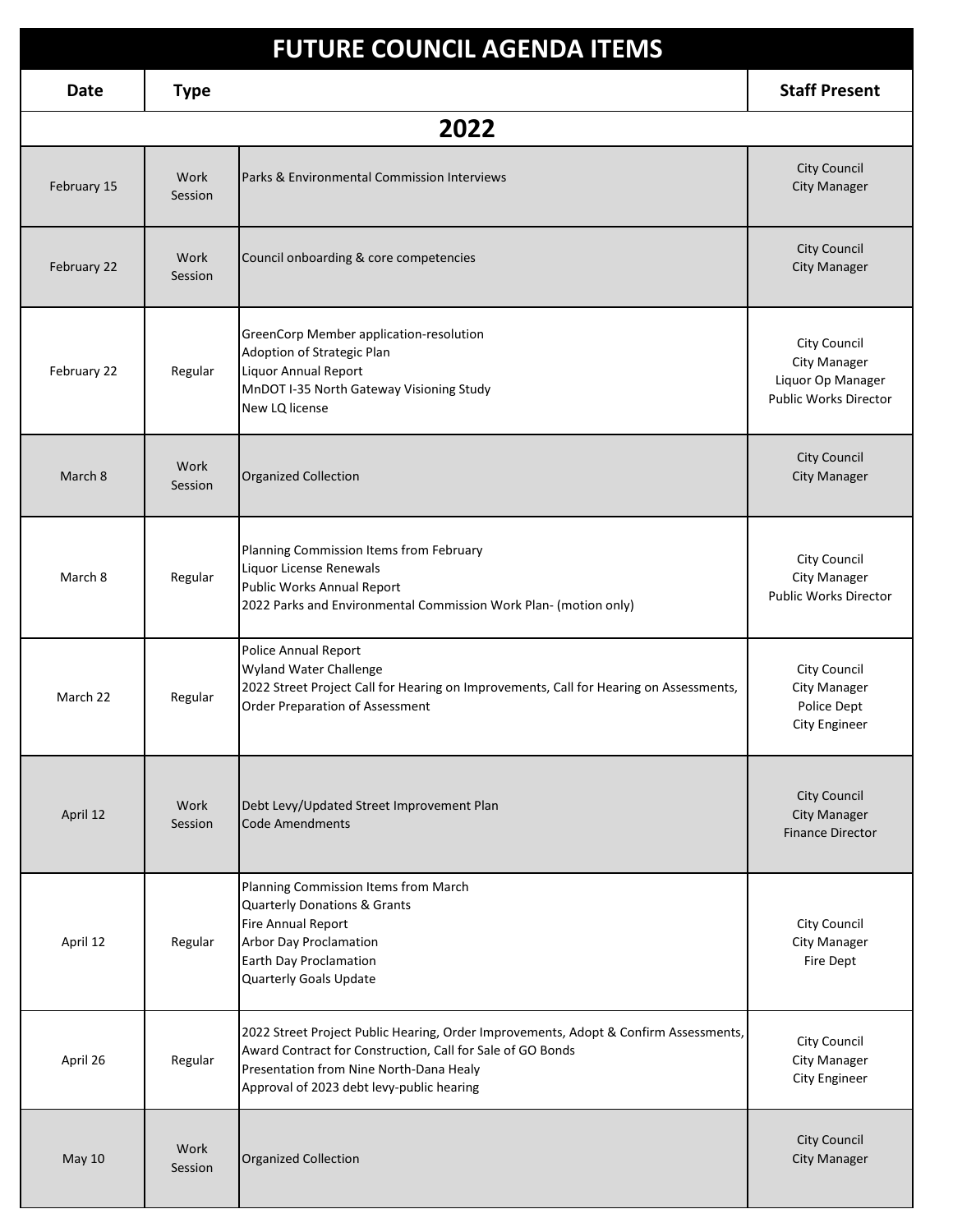| <b>FUTURE COUNCIL AGENDA ITEMS</b> |                 |                                                                                                                                                              |                                                                      |
|------------------------------------|-----------------|--------------------------------------------------------------------------------------------------------------------------------------------------------------|----------------------------------------------------------------------|
| <b>Date</b>                        | <b>Type</b>     |                                                                                                                                                              | <b>Staff Present</b>                                                 |
| May 10                             | Regular         | Planning Commission items from April<br><b>Insurance Renewal</b><br><b>Tort Limits - Consent</b><br>Approve sale of bonds                                    | City Council<br><b>City Manager</b><br>City Engineer                 |
| May 22                             | Regular         | <b>Salo Park Concert Series</b><br>Chamber of the Year and Business of the Year                                                                              | City Council<br><b>City Manager</b>                                  |
| June 14                            | Work<br>Session | <b>Estimated Levy Scenarios</b>                                                                                                                              | City Council<br><b>City Manager</b>                                  |
| June 14                            | Regular         | Planning Commission Items from May                                                                                                                           | City Council<br><b>City Manager</b>                                  |
| June 28                            | Regular         | <b>Audit Presentation</b>                                                                                                                                    | City Council<br>City Manager                                         |
| July 12                            | Work<br>Session | <b>Code Amendments</b>                                                                                                                                       | City Council<br><b>City Manager</b>                                  |
| July 12                            | Regular         | Planning Commission items from June<br><b>Quarterly Donations &amp; Grants</b><br>Quarterly Goals Update                                                     | City Council<br>City Manager<br><b>Finance Director</b>              |
| July 26                            | Regular         | Liquor Operations Mid Year Report<br>VillageFest Presentation<br>Night to Unite Presentation<br>Night to Unite Proclamation<br><b>GARE Team Presentation</b> | City Council<br><b>City Manager</b><br>Liquor Op Mgr<br>Police Chief |
| August 8                           | Work<br>Session | Staff proposed 2023 Budget and Levy Presentation                                                                                                             | City Council<br><b>City Manager</b>                                  |
| August 8                           | Regular         | Planning Commission items from July                                                                                                                          | City Council<br>City Manager                                         |
| August 23                          | Regular         | 2023 Budget & Levy Presentation                                                                                                                              | City Council<br>City Manager<br><b>Finance Director</b>              |
| September 13                       | Work<br>Session | <b>Community Survey Results</b>                                                                                                                              | City Council<br><b>City Manager</b>                                  |
| September 13                       | Regular         | Planning Commission items from August<br>2023 Preliminary Operating Budget and Levy-Public Hearing<br>Kiwanis Peanut Day<br>Students in Leadership-Consent   | City Council<br>City Manager<br><b>Finance Director</b>              |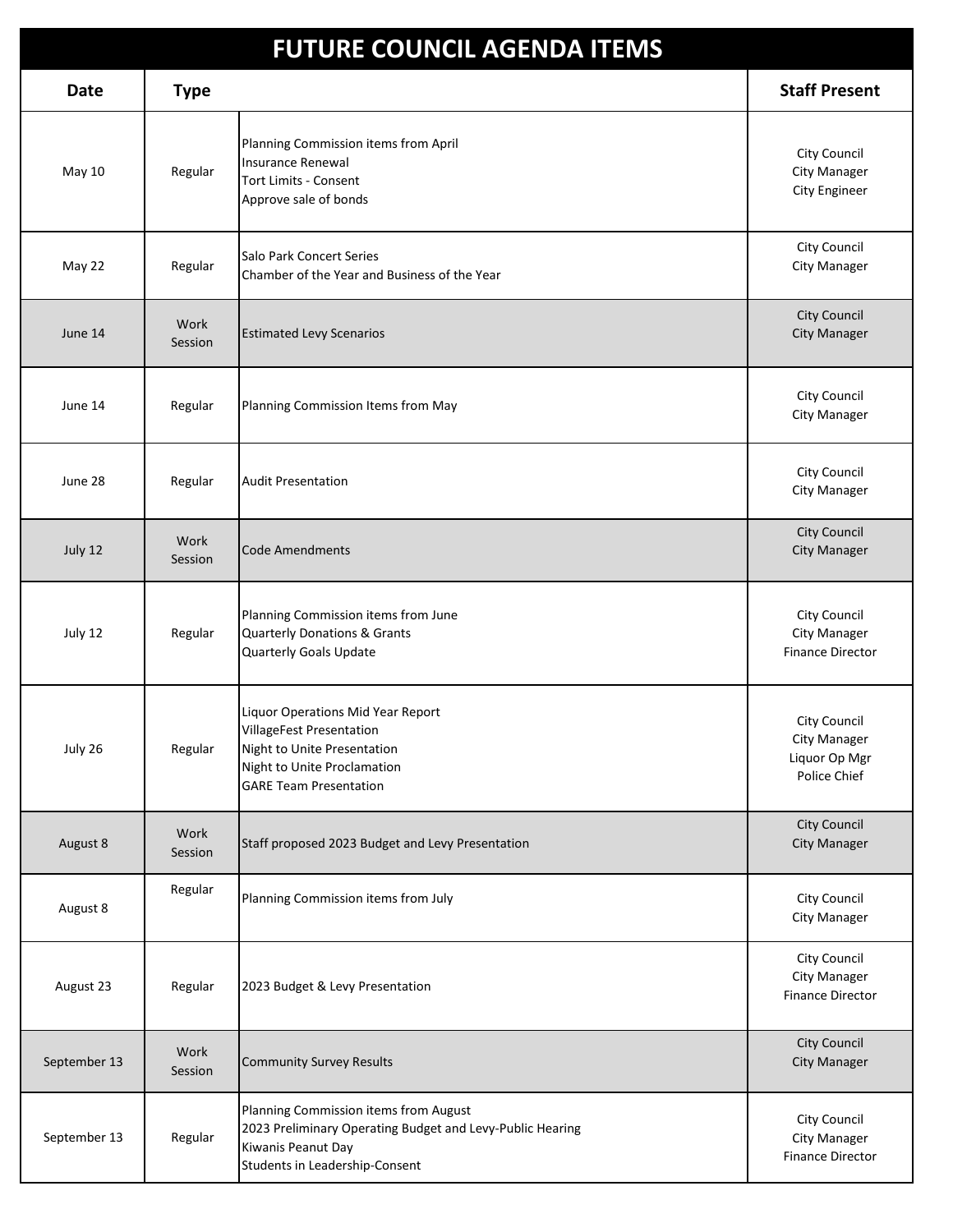| <b>FUTURE COUNCIL AGENDA ITEMS</b> |                 |                                                                                                                                                                                                                                                                                                                                                                                                                                               |                                                                          |
|------------------------------------|-----------------|-----------------------------------------------------------------------------------------------------------------------------------------------------------------------------------------------------------------------------------------------------------------------------------------------------------------------------------------------------------------------------------------------------------------------------------------------|--------------------------------------------------------------------------|
| Date                               | <b>Type</b>     |                                                                                                                                                                                                                                                                                                                                                                                                                                               | <b>Staff Present</b>                                                     |
| September 27                       | Regular         | <b>Fire Prevention Presentation</b><br>Spirit of St. Anthony Award<br>SANB #282 Presentation                                                                                                                                                                                                                                                                                                                                                  | City Council<br>City Manager<br>Fire Dept                                |
| October 11                         | Work<br>Session | 2023 Long term capital budget plans                                                                                                                                                                                                                                                                                                                                                                                                           | <b>City Council</b><br><b>City Manager</b><br><b>Finance Director</b>    |
| October 11                         | Regular         | Preliminary Certification of Delinquent Waste Hauler Accounts-Consent Agenda<br>Preliminary Certification of Delinquent Utility Accounts-Consent Agenda                                                                                                                                                                                                                                                                                       | City Council<br><b>City Manager</b>                                      |
| October 25                         | Work<br>Session | 2023 utility rates and budgets                                                                                                                                                                                                                                                                                                                                                                                                                | <b>City Council</b><br><b>City Manager</b><br><b>Finance Director</b>    |
| October 25                         | Regular         | <b>Quarterly Donations &amp; Grants</b><br>Quarterly Goals Update<br>Approval of CIP                                                                                                                                                                                                                                                                                                                                                          | City Council<br>City Manager<br><b>Finance Director</b>                  |
| November 8                         | Regular<br>8 PM | Planning Commission items from October<br>Authorizing polling places for 2023<br>1st Reading Water, Sewer, & Stormwater-Public Hearing<br>Hennepin County Recycling Agreement                                                                                                                                                                                                                                                                 | City Council<br>City Manager                                             |
| November 22                        | Work<br>Session | Planning & Parks Commission Interviews                                                                                                                                                                                                                                                                                                                                                                                                        | <b>City Council</b><br><b>City Manager</b>                               |
| November 22                        | Regular         | <b>Fire Prevention Poster Winners</b><br>2nd Reading and Adoption Water, Sewer, & Stormwater                                                                                                                                                                                                                                                                                                                                                  | City Council<br><b>City Manager</b>                                      |
| December 13                        | Work<br>Session |                                                                                                                                                                                                                                                                                                                                                                                                                                               | <b>City Council</b><br><b>City Manager</b>                               |
| December 13                        | Regular         | Planning Commission items from November<br>Appoint Parks and Planning Commissioners and Chair/Vice Chairs<br>Setting Salary of City Manager<br>Authorizing Transfers & Closing of Specified Funds<br>Setting the 2023 City & HRA Budgets and Final Property Tax Levy -Public Hearing<br>2023 Fee Schedule<br>Quarterly Goals update<br>Final reading and adoption of water, sewer, & stormwater<br><b>Students in Government Presentation</b> | City Council<br>City Manager<br><b>Finance Director</b><br>City Engineer |
| December 27                        | Regular         |                                                                                                                                                                                                                                                                                                                                                                                                                                               | City Council<br>City Manager                                             |
| January 10                         | Work<br>Session |                                                                                                                                                                                                                                                                                                                                                                                                                                               | <b>City Council</b><br><b>City Manager</b>                               |